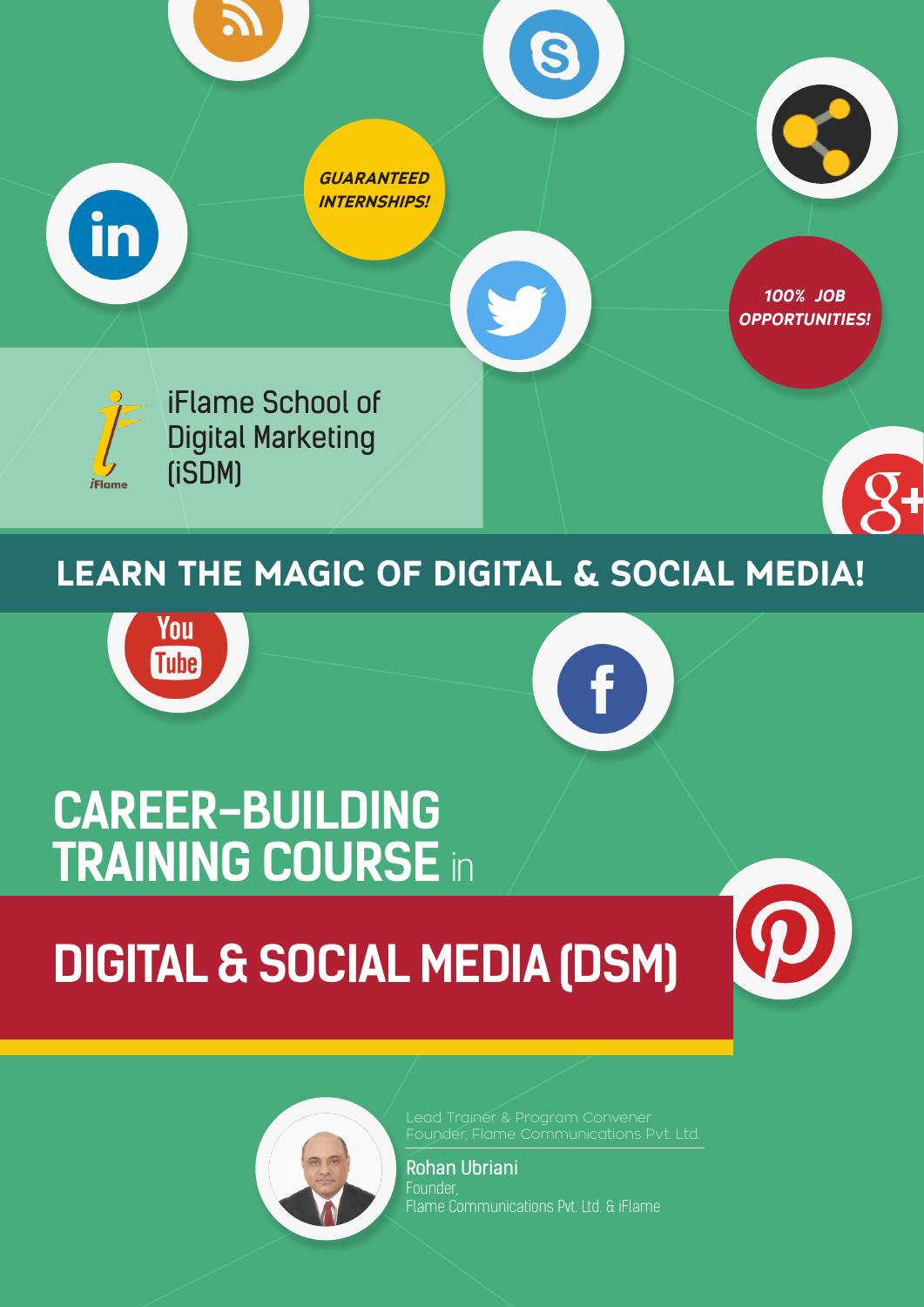## **ABOUT US**

Flame Communications Pvt. Ltd.(www.flamecom.in) - founded in 1994 by Rohan Ubriani - is a full service advertising, branding & marketing agency.

iFlame (www.iflame.in) is the digital arm of Flame Communications Pvt. Ltd.

iFlame School of Digital Marketing (iflamesdm.com) is the training venture of Flame Group.

#### Objectives of the Course **A**

- To instil the importance of Digital and Social Media (DSM) among students who will certainly need DSM knowledge  $\odot$ for building their careers in any field.
- To help students gain an additional critical skill necessary to survive & excel in today's cut-throat competition.  $\odot$
- To enable students to learn how to leverage DSM expertise in their respective jobs or businesses.  $\Theta$
- $\infty$ To create DSM entrepreneurs.
- $\infty$ To provide students an additional source of income by using DSM skills as freelancers.

#### Who Should Attend It

**B**

**C**

- $\odot$ Post-Graduate Students (MBA/MCA/M.Tech/M.Sc./M.Com/MD) who can combine their specialization with this DSM qualification - making them highly desirable by MNCs & Corporates during Campus Recruitment Drives.
- Graduate Students (BBA/B.Sc./B.Com/BA/BCA) who wish to enhance their chances for the higher studies at a  $\infty$ prestigious institute in India or abroad along with superior employability at any stage of their studies.
- School Students (Class XI/XII) who would like to build a serious career from very early in their studies and be a step  $\odot$ ahead of their peers.

### Course Highlights

- Rigorous, intensive & globally relevant Industry-Oriented Digital & Social Media Training Course, with classroom  $\infty$ teaching & training, including industry internships & final placements opportunities for all students.
- Trainer Faculties will include Working Professionals, belonging to their expertise domains of Digital & Social Media,  $\infty$ with the background of working for leading organizations like Sony India, Nestle, JWT Worldwide, Nokia, Times of India, Widex, Volvo Eicher, Ferns & Petals, British Council, Oxfam India, UNICEF, CWC, EIL, IRCTC etc.
- Student Intake: 10 to 30 Per Batch (Weekday/Weekend/Sunday Batches)  $\Theta$
- Total no. of hours of study: 108 (Flexible Timings)  $\Theta$
- Three single day workshops: 6 Hours (10 am to 5 pm)  $\infty$
- $\infty$ Guaranteed Internship\* for all students with well known Organizations/E-Commerce companies/ Digital/Social Media Marketing Agencies.
- Final Placement Opportunities\* for all students with well known Organizations/E-Commerce companies/Digital/  $\infty$ Social Media Marketing Agencies, with annual salary packages ranging from INR 1.80 to 3.60 Lacs. **After 4 to 5 years, the annual salary package could be in the region of INR 6 to 12 Lacs, depending upon various factors.**

#### Course Pedagogy **D**

Teaching & Training will largely consist of interactive classroom lectures, business case studies analysis, live proj- $\odot$ ects, audio-visual learning aids, student presentations, industry internships etc.

### **Certification**

**E**

Students will be awarded certificates of qualification by iSDM for this prestigious course.  $\odot$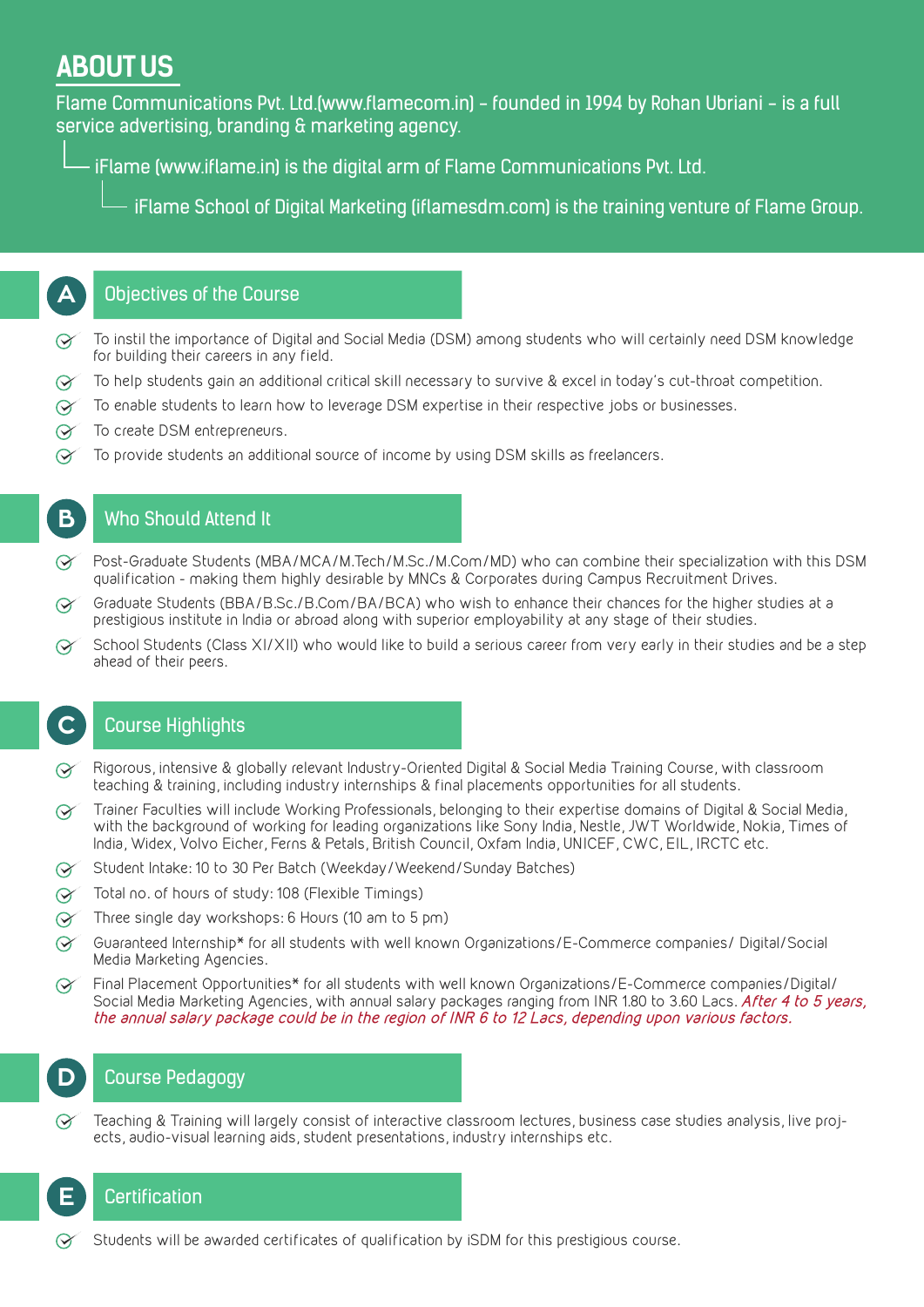## Certificate Course in Digital & Social Media (DSM)

(with 100% Job Opportunities\*)

For students wishing to make a Career in Digital & Social Media

### Duration: 90 Hours + Three Workshops of 6 Hours each = 108 Hours

#### **Module 1: Digital Media**

- 1. Digital Marketing Overview
- 2. Search Engine Optimization (SEO)
- 3. Creating Text & Banner Ads
- 4. Search Engine Marketing (SEM): PPC Advertising/Google Adwords
- 5. Google Analytics

#### **Module 2: Social Media**

- 1. Social Media Optimization (SMO): Facebook, Youtube, Twitter, LinkedIn etc.
- 2. Social Media Marketing (SMM): Facebook, Youtube, Twitter, LinkedIn etc.
- 3. Mobile Marketing/Blogging/Online Reputation Management (ORM)/Content Management

#### **Module 3: E-Commerce**

- 1. E-Commerce Marketing
- 2. Email Marketing
- 3. Lead Generation for Business
- 4. Adsense/Affiliate Marketing

#### **Module 4: Workshops**

Workshop 1: Website Planning, Creation & Integration with other digital platforms

Workshop 2: Creating films (ads/videos) for YouTube & other video platforms

Workshop 3: Final Assessment: Project Presentations of DSM Campaigns by Student **Groups** 

#### **Module 5 (Optional): Personality Development/Soft Skills Training Modules for professional excellence & career enhancement**

- 1. Communication Skills (Speaking/Writing/ Listening/Reading/Body Language)
- 2. Grooming Skills
- 3. Presentation/Public Speaking Skills
- 4. GDPI Skills

#### Options for Internships & Final Placements **F**

- 1. Digital Media Agencies
- 2. Social Media Agencies
- 3. Full Service Advertising Agencies
- 4. Large FMCG Companies (MNCs/Indian)

\*The list is for indicative purposes only and not an exhaustive one

#### Venue Options

**G**

- The course can be conducted at the **premises of the**   $\infty$ **sponsoring institution,** for their students.
- **India Habitat Centre,** Lodi Road, New Delhi  $\Theta$
- **National Productivity Council**, Lodi Road, New Delhi  $\infty$
- 5. Print Publications Industry (Daily Newspapers/ Magazines/Publishing companies)
- 6. TV Channels
- 7. Radio Channels And Many More...
- **YMCA**, Connaught Place, New Delhi
- **Netaji Subhash Place (NSP)**, Pitam Pura, Delhi
- Noida | Gurgaon | Outstation (outside Delhi NCR)
- ◯ Online Courses are also available.